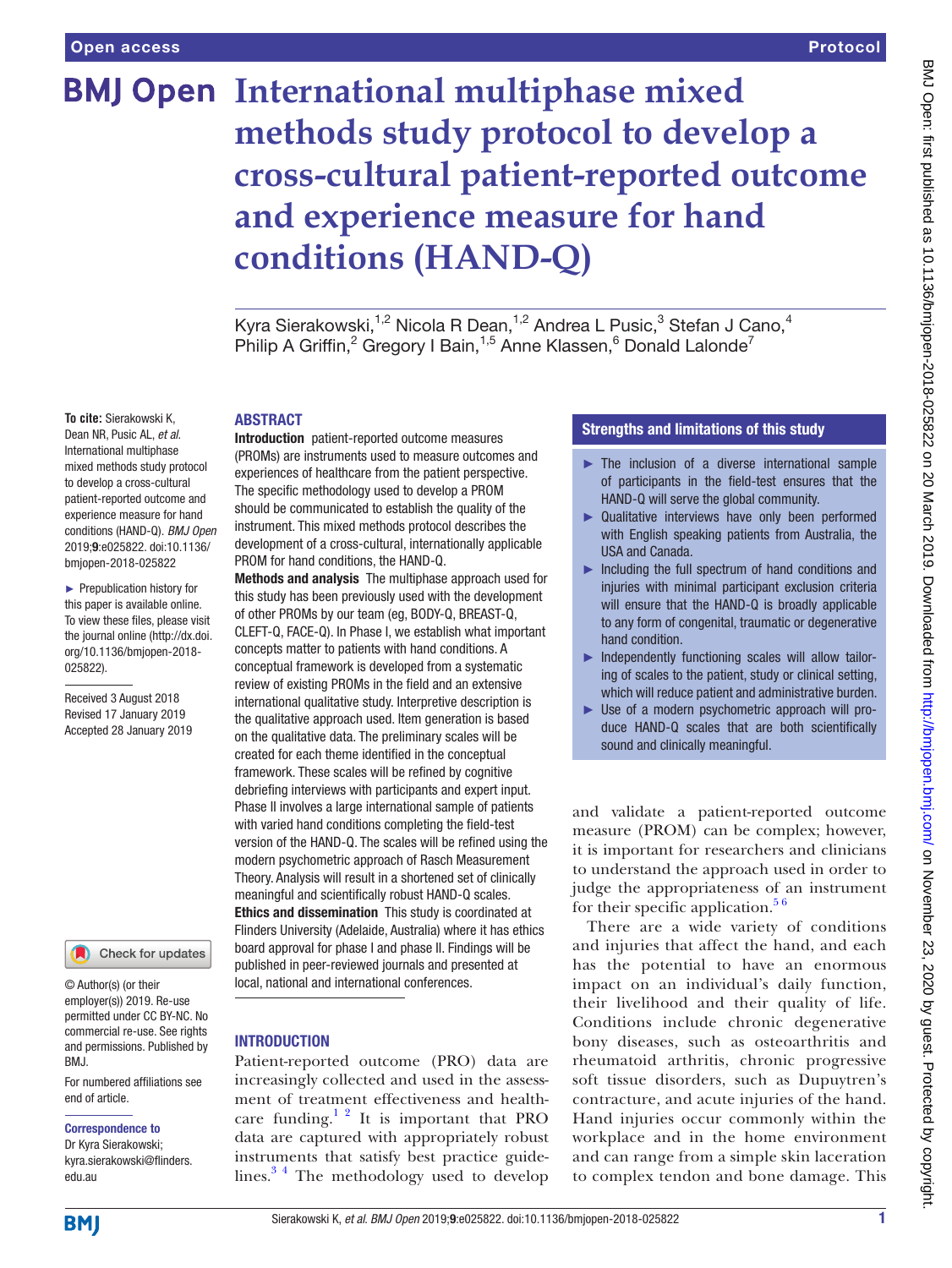heterogeneity of conditions and causes can make the measurement of treatment outcomes extremely challenging and can limit the clinical applicability of condition-specific PROMs.

There is growing awareness of the economic and environmental impacts of medical care, particularly in the surgical sphere where access to the operating theatre is competitive and expensive.<sup>178</sup> These forces have led to an increasing amount of hand surgery performed outside of operating theatres with a fully awake patient and the use of only local anaesthetic.<sup>[9](#page-6-3)</sup> This wide-awake approach minimises the economic burden of hand surgery.<sup>10 11</sup> It is important to be able to measure patient satisfaction with their experience of hand surgery anaesthesia using an appropriately designed PROM to allow for comparisons to be made of the different anaesthetics approaches to hand surgery. The HAND-Q will explore experience of care concepts that have not been addressed by existing PROMs.

PROMs developed using a modern psychometric approach have the potential to function consistently regardless of the population that is being measured. This is possible because the psychometric properties of the PROM are that of the instrument itself, not a reflection of the population that is being tested. This approach to measurement allows the same PROM to be used in different populations with results comparable on the same metric. Legacy instruments developed using classical test theory methodology cannot be used in this manner. A further benefit of the modern psychometric approach is that measurement is given in interval format, which permits accurate and meaningful measurement of change, which is particularly important in the surgical field.

The vast majority of PROMs are developed in a single language and usually within a single country. As hand conditions are prevalent around the world, this approach means that there is limited content validation within different cultures and economic environments. Many PROMs used in hand surgery have been developed in English and then translated into multiple other languages. Patient outcome of Surgery-Hand/Arm<sup>12</sup> and the Patient Evaluation Measure<sup>[13](#page-6-6)</sup> were both developed in the UK. The Disabilities of the Arm, Shoulder and Hand<sup>[14](#page-6-7)</sup> and the Michigan Hand Questionnaire<sup>15</sup> were developed in North America and subsequently translated into many languages.<sup>16–19</sup> Although guidelines exist to ensure appropriate cross-cultural adaption of PROMs, $^{20}$  <sup>21</sup> a more rigorous approach is to involve people from different countries of varied economic status in the development and validation of a new instrument, rather than performing translation retrospectively.<sup>[5](#page-6-2)</sup> An instrument developed in a cross-cultural manner could encourage and facilitate multinational research in the field of hand surgery.

The process to develop a cross-cultural PROM that is both scientifically sound and clinically relevant is a complex undertaking. The following protocol details the

methodology that will be used for the international study to develop the HAND-Q.

#### Methods and analysis

# Overview of patient-reported outcome measure development

We use a modern psychometric approach and engage patients and experts in all phases of the development to create clinically meaningful and scientifically robust PROM scales. The development of the HAND-Q follows the international best practice guidelines as determined by the Scientific Advisory Committee of the Medical Outcomes Trust,<sup>[4](#page-6-10)</sup> the USA Food and Drug Administration<sup>3</sup> and the International Society for Pharmacoeconomics and Outcomes Research (ISPOR).<sup>22 23</sup> We have previously published<sup>[5](#page-6-2)</sup> the three-phase mixed methods approach that we employ to develop a PROM, a summary is reproduced in [figure](#page-2-0) 1. This approach establishes a PROM that satisfies the minimum requirements of reliability and validity as set forth by the International Society for Quality of Life Research<sup>24</sup> and the Consensus-based Standards for the Selection of Health Status Measurement Instruments  $(COSMIN)$ .<sup>625</sup> The application of this threephase approach to the development of the HAND-Q will be expanded upon in this paper.

## Phase I: What should we measure?

The objective of phase I is to develop preliminary scales founded on excellent content validity. A systematic literature review was performed to identify the currently available PROMs relevant to hand conditions and hand surgery.<sup>26</sup> This comprehensive literature search was carried out according to Preferred Reporting Items for Systematic Reviews and Meta-Analyses guidelines with a total of 3039 citations retrieved. A total of 24 instruments were reviewed; 10 regional upper limb, six hand/ wrist specific and eight hand condition-specific instruments. Review of the developmental methodology of those existing instruments revealed areas of significant weakness.<sup>26</sup> The review also found profound content limitations with no hand-specific instrument found that covers the full spectrum of outcomes relevant to hand surgery. Based on this review it was determined that there was need for a comprehensive PROM for hand surgery patients and we proceeded with this study. Concepts from other PROMs were used to form a preliminary interview guide.

#### Conceptual framework

The starting point in any phase I PROM development project is the development of a conceptual framework, $4$ which includes a description of the concepts of interest and the relationship between these concepts within the population that the instrument is designed for. Based on the findings of the systematic review, concepts from existing instruments are mapped along with other concepts of interest to create a preliminary conceptual framework.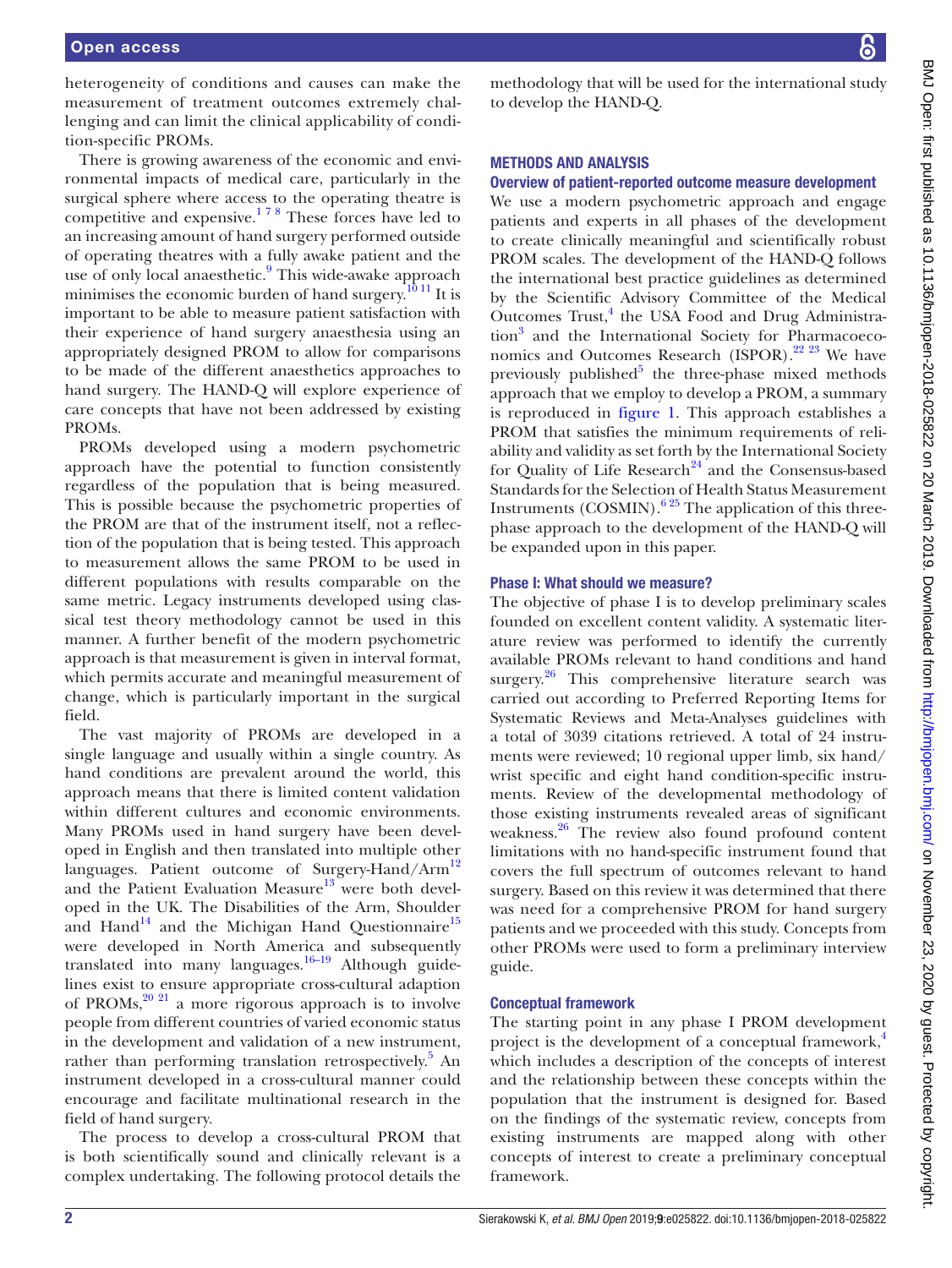

Figure 1 Flow diagram illustrating the multiphase mixed methods approach to the development of the HAND-Q. QUAN, quantitative study component; QUAL, qualitative study component. Image reproduced from Wong Riff *et al*. [5](#page-6-2)

#### Qualitative study

The preliminary conceptual framework will be used as a basis for an interview guide to establish which of the concepts are meaningful to patients. We use an approach from applied health services research known as Interpretive Description.<sup>27</sup> <sup>28</sup> This approach acknowledges that there is pre-existing theoretical and clinical knowledge informing the study. In addition, this approach aims to produce knowledge relevant to the clinical context with the proviso that the individual's understanding of a concept is of the greatest importance, regardless of the clinical or theoretical explanation.<sup>[29](#page-7-5)</sup>

#### <span id="page-2-0"></span>Participants, setting and recruitment

Phase 1 qualitative study will recruit participants from centres in Adelaide, Australia and Saint John, New Brunswick, Canada. Recruitment will be by direct referral from clinicians or administrative staff. Participants will be eligible for inclusion if they had experienced surgery on either or both of their hands over the preceding12 months, with a minimum of 4 weeks since their surgery. Exclusion criteria for this phase of the study will be the inability to speak English or cognitive delay that prevents participation in a semistructured interview.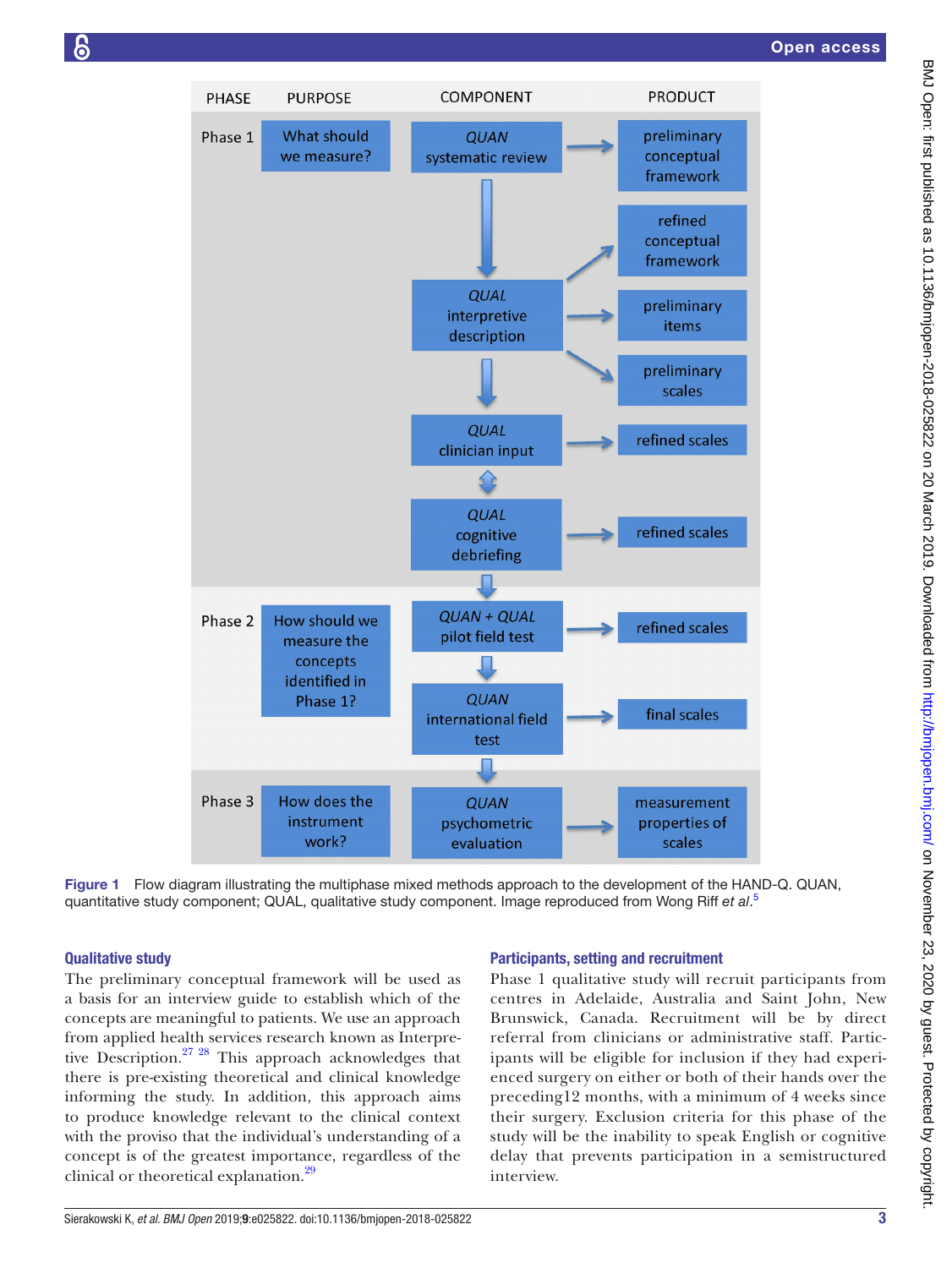# **Sampling**

Participants will be purposively sampled to include a heterogeneous population with respect to age, gender, hand condition, setting of surgery (hospital operating theatre vs private rooms), funding for surgery (public vs private) and whether surgery was performed with general anaesthesia, sedation or local anaesthetic. Sampling will continue until saturation is achieved, ie, no further important concepts are identified in three consecutive interviews[.30](#page-7-6)

# Data collection

Written consent will be obtained from all participants before commencing with individual, semistructured interviews. Participant age, gender, hand condition and date of surgery will be collected. Interviews will be audio recorded and transcribed verbatim with all identifiers removed. The interview guide [\(box](#page-3-0) 1) used is based on concepts identified from the literature review<sup>26</sup>; this guide includes a list of open-ended questions to encourage discussion. The interviewer will probe for new concepts during the interviews. An iterative approach will be used, whereby data collection and analysis will take place concurrently in order to ask about newly identified relevant concepts.

# Data analysis

A line-by-line approach will then used to code the data, with a process of constant comparison used to identify common concepts of interest. $31$  A codebook will be developed that outlines the codes for evolving domains and themes. The information from these interviews will be used to shape and reconfigure the conceptual framework to represent outcomes and experiences important to participants.

# Rigour

Several strategies have been put in place to ensure rigour of this qualitative study. A single interviewer will perform all of the qualitative interviews. One team member will perform all of the coding of the transcripts, which will then corroborated by a second team member. The iterative process allows for member checking to confirm if concepts are deemed to be valuable to subsequent participants.<sup>32</sup> The members of the study team will discuss data analysis and this peer debriefing will provide consistency.<sup>32</sup>

# Item generation

The evolved conceptual framework will be used to identify which scales should be generated. A comprehensive list of potential items will be generated from the coding process. Each of the domains identified will have multiple themes; each important theme will be developed into a preliminary scale. This approach will ensure that the suite of scales that comprise the HAND-Q will cover all of the important concepts of interest identified by patients with hand conditions. The scales are constructed from the items identified in the coding process; participants' language is kept intact as much as possible.

eral anaesthetic, block, local b. Would you have considered having treatment under local anaesthetic? Probe: why, why not

Box 1 Interview guide for qualitative interviews to be

1. What treatments have you had for your condition? 2. What was good or bad about the treatment? 3. If the participant has had surgery:

4. Who do you see when you come to the hospital clinic? Probe: receptionist, nurse, doctor, occupational therapist

a. What was your experience of the anaesthetic used? Probe: gen-

- 5. What are the people like who care for you? Probe: friendly, made you feel comfortable, easy to talk to, listened to you
- 6. What kind of verbal and written information did they give you? Probe: gave enough information, let you ask questions, answered your questions, provided information about recovery

# Physical function

performed in phase 1

<span id="page-3-0"></span>Experience of care

- 7. Does your condition create any functional problems? Probe: work, personal care, hobbies
- 8. What specific things do you have difficulty with due to your hand problem? Probe: getting dressed, cooking, typing, sport
- 9. Do you experience any symptoms related to your functional problem? Probe: pain, discomfort, embarrassment, mood disturbance

# Psychological well-being

- 10. How does your hand problem make you feel? Probe: frustrated, angry, upset, worried, stressed
- 11. How does your hand problem make you feel about yourself? Probe: self esteem, body image, confidence, self-conscious, different from others

# Appearance

- 12. How would you describe the appearance of your hand/s? Probe: from close up, from far away, symmetry, texture, attractiveness
- 13. How has your hand appearance changed since your treatment? Probe: scarring, descriptive detail
- 14. What do you like or dislike about your hand appearance?
- 15. Is there anything about your hand appearance that you would like to change? Probe: for details
- 16. Do you ever hide your hands? How do you do this?
- 17. How important is the appearance of your hands to you?

# **Other**

- 18. Is there anything I have not asked you that you think it is important for me to know?
- 19. Would you like to receive a copy of the transcript from today's discussion?
- 20. Would you be interested in participating in Cognitive Interview?

# Refining the preliminary scales

Incorporating feedback from both patients and experts in hand conditions will enhance the quality of the preliminary HAND-Q scales. Participants who have previously participated in qualitative interviews as well as new participants will be invited to participate in cognitive debriefing interviews. Input will also be sought from a multidisciplinary international pool of experts who will be invited to provide feedback via an online survey using Research Electronic Data Capture (REDCap).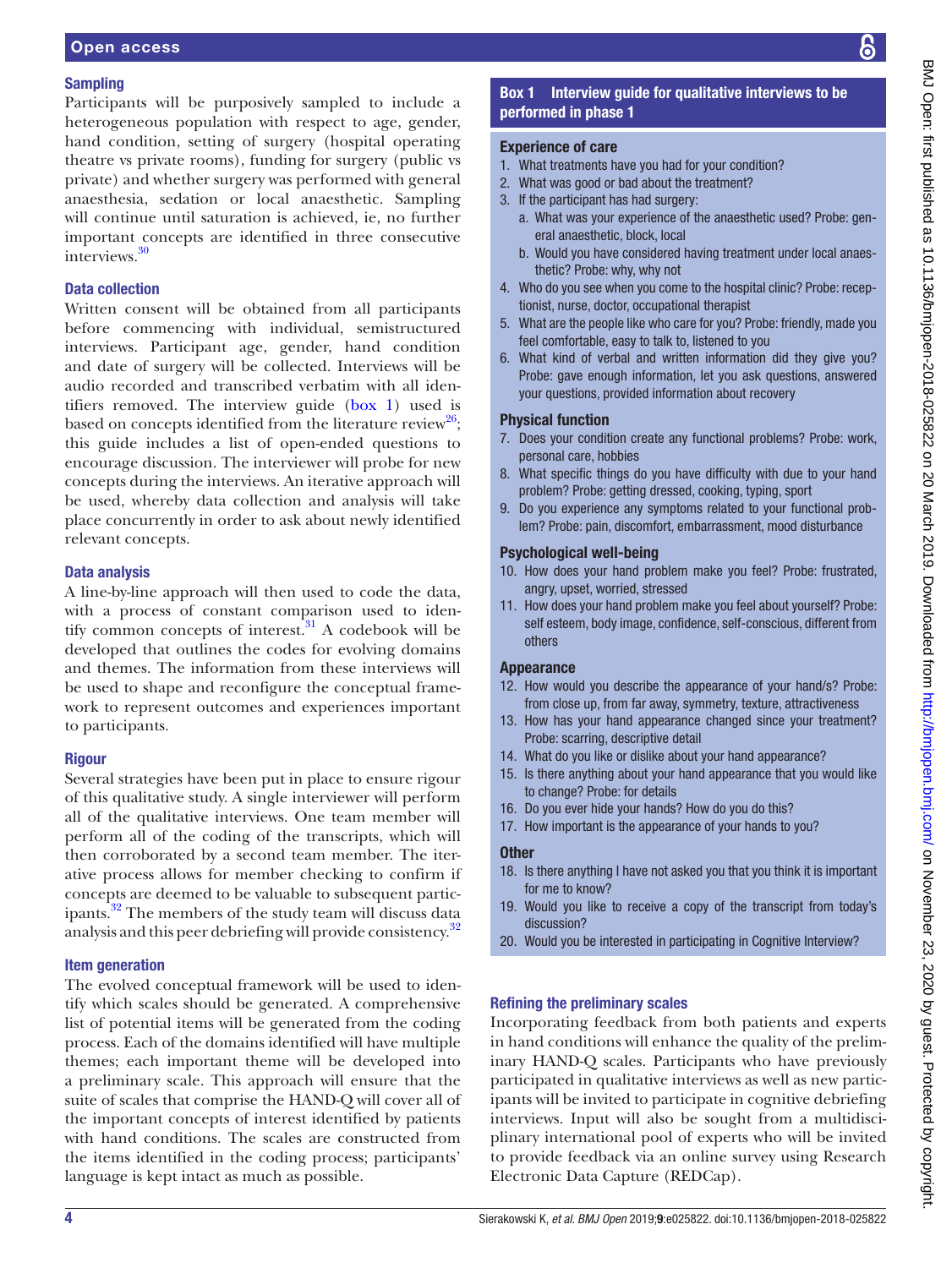# Cognitive debriefing interviews

After the preliminary scales are constructed, they will be shown to participants with hand conditions in the form of semistructured cognitive interviews. These interviews will be conducted by telephone, audio recorded, transcribed and analysed. The purpose of these interviews is to ensure that participants have understood the instructions, items and the response options. The participant will be asked to go through each of the scales using the 'think aloud' technique, while the interviewer notes the specific content that causes problems. $33 \frac{34}{15}$  Feedback will be sought on the relevance of the items to the individual. If an item is unclear to a participant, they will be asked for suggestions on how we can improve item wording. Further probing will be used to enquire about any new content that may have been overlooked. Cognitive interviews will be performed in three rounds to provide the opportunity to make changes between rounds. The first round will include participants from the qualitative interviews from both the Australian and Canadian cohorts. Subsequent rounds will also include new participants from the USA to ensure content validity for patients in that country.

#### Expert clinician input

It is useful to seek feedback from clinicians who specialise in the management of hand conditions to ensure that the scales capture all clinically relevant concepts. Experts in the management of patients with hand conditions from the fields of plastic and reconstructive surgery, orthopaedic surgery, hand therapy and physiotherapy will be invited to review the HAND-Q in the form of an online survey. We will administer this survey using REDCap, which is a secure web-based data collection system.<sup>3</sup> Researchers and academics in the field will also be invited to participate. An international sample of experts will be included to ensure that we engage with professionals working in diverse healthcare systems with varied treatment strategies. Experts will be asked to provide feedback on all aspects of each scale (instructions, response options, items) and to nominate missing items. Feedback from experts will be used to refine the scales. Expert input will be obtained before the final round of participant cognitive interviews in order to show any changes made from expert input to participants.

## **Translation**

To facilitate an international field test, cultural and linguistic validation of the HAND-Q into multiple languages will take place. The field-test scales will be translated into the required field-test languages according to the guidelines set forth by the ISPOR<sup>20</sup> and the WHO<sup>21</sup> recommendations for linguistic validations. In summary, this approach requires the forward translation (English to target language) to be performed by two independent bilingual individuals, with back translation (target language to English) to be performed by a third individual. Any discrepancies are resolved at each step and the resultant version is then shown to a small group of patients to ensure that the translation is valid and ready for use.

### Phase II: How should we measure the concepts identified in phase I?

A large heterogeneous sample of people aged 18 years and older with any type of hand condition will be recruited. Analysis of the field-test data allows the scales to be refined to include the subset of items that are the most effective in measuring the concepts of interest. We will follow the modern psychometric method of Rasch Measurement Theory  $(RMT)$ .<sup>36</sup> This approach dictates that in order to achieve accurate measurement the data must comply with the Rasch measurement model.<sup>[37](#page-7-13)</sup> Performing RMT analysis will make it is possible to identify poorly functioning items and to only retain the best subset of items that together map out a clinical hierarchy for each scale. The details of the psychometric parameters used in RMT analysis are described in detail elsewhere.<sup>[38](#page-7-14)</sup> Scales refined using RMT analysis can provide measurement that is suitable for application at an individual patient level, unlike instruments developed using classical test theory, which are designed for analysis of groups of individuals. RMT produces interval level measurement where the intervals between adjacent scores are equal throughout the breadth of the possible scores. Subsequently measuring change over time (such as comparing preoperative and postoperative scores which is a common PROM application in the surgical field) with RMT designed scales is mathematically sound.<sup>[39](#page-7-15)</sup> Another benefit of scales derived using the RMT approach is that the scales function consistently, independent of the population that is being studied, which allows comparison of scores between different populations.

## International field-test and Rasch Measurement Theory analysis

The aim of the international field-test study is to collect scale responses from a large cohort of patients with hand conditions to allow the refinement of the scales using RMT and examine the psychometric properties of the resulting scales.

#### Study participants

The international field test will includes participants from multiple English and non-English speaking countries. Field-test sites will be included based on their interest in participating and the feasibility of recruiting an adequate sample size over the anticipated timeframe. We aim to include sites in five countries and with 200 participants recruited per country (n=1000). Participants will include anyone aged 18 years or older with a hand condition that is able to comprehend the study and legally provide consent. Participants will be recruited in clinic settings and asked to complete the scales while waiting for their appointment.

#### Data collection

Demographic information will be collected to allow for subcohort analysis. Participants will be asked to complete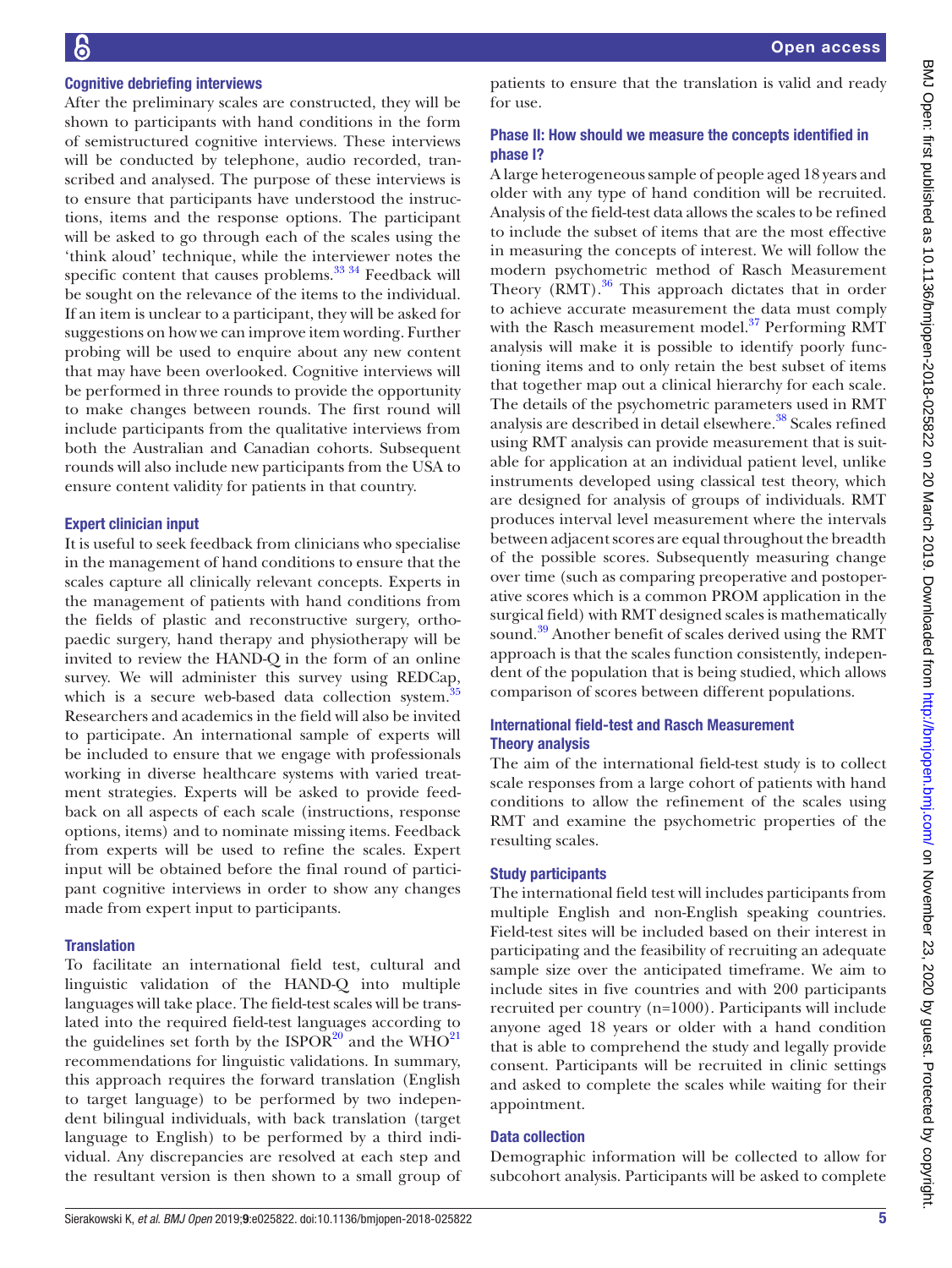the HAND-Q scales either using a paper booklet or electronic device (smartphone or tablet) using a REDCap survey.

## Data analysis

If participants complete the scales using a paper booklet, members of the research team will enter these data into the REDCap database. Completed data files will be downloaded into IBM SPSS Statistics V.25. The SPSS file will be formatted suitably and imported into RUMM2030 for RMT analysis. Each of the scales will be analysed separately to determine its psychometric properties according to the following criteria. The thresholds for item response options must be appropriately ordered. This means that a response of '1' sits lower on a continuum than '2' etc. The hierarchy of items on the scale is then determined, from the 'easiest' to endorse to the 'hardest' to endorse. Several item fit statistics are used to determine if the scale works adequately<sup>1</sup>; log residuals, which reflect the item-person interaction,  $\chi^2 \chi^2$  $\chi^2 \chi^2$  $\chi^2 \chi^2$ statistic, which reflect the interaction between the item and the concept being measured and<sup>3</sup> item characteristic curves which demonstrate graphically the relationship between groups of responders and the trait of interest. $40$  Each item will be assessed using these parameters and excluded from the scales if they do not perform well. Lastly the targeting of the scale within the patient population is reviewed to ensure that the scale is able to measure the full breadth of the construct within the population of interest.

The next requirement in the assessment of the scales is to ensure that the items display internal consistency; that is that they are appropriately inter-related. The first step is testing for unidimensionality; which is checking if all of the items that contribute to the scale are measuring the same underlying construct. The scale is then evaluated using the Person Separation Index, which is a similar measure to Cronbach alpha in classical test theory. This process of analysis is iterative; scales that are not functioning optimally are improved by excluding items with poor performance. This process is completed when each of the scales show the aforementioned statistics within the acceptable range.

#### Differential item functioning

As RMT produces a scale that behaves in the same manner regardless of the population for which it is used, differences between subgroups of the population can be identified. When one subpopulation answers an item differently to another subpopulation, that item is said to display differential item functioning (DIF). Inclusion of multiple countries in the international field test will allow for any differences based on country of origin to be considered. The software RUMM2030 can identify DIF and any items that display DIF can be excluded during the item reduction process, or other adjustments made to account for any differences.

#### Item reduction

The location of each item on the difficulty spectrum of each scale helps to determine if there is any redundant

items; that is, two or more items that measure the same point on the difficulty spectrum. Items will be reduced if they are identified as poorly functioning by the previously mentioned statistics or if they are redundant. Items will be reduced until the optimal number of items remains. This approach will be determined by a combination of the distribution of item locations as well as the clinical requirement for the degree of accuracy. Once this process is complete each of the scales is finalised. A scoring table is then produced for each scale using the RMT analysis; the cumulative score of a scale is more complex than the simple addition of individual items.

# Construct validity

Following the finalisation of scales the logits will be used to transform scale scores for each participant from 0 (worst) to 100 (best). Basic relationships between scores and demographic characteristics can then be calculated using independent samples t-tests and analysis of variance (ANOVA) or the equivalent nonparametric tests as appropriate in SPSS.

There are various components of construct validity, such as structural validity, hypothesis testing and cross-cultural validity. RMT analysis of unidimensionality addresses the structural validity. Analysis for DIF addresses the cross-cultural validity of the scales. A priori hypothesis testing of known groups is a technique to assess whether the responses to the scales correlate or differ between groups in a way that would be expected. $^{41}$  In the HAND-Q, we intend to test the following hypotheses using ANOVA in SPSS:

- 1. Those patients with hand conditions that affect the appearance of the hand (such as rheumatoid arthritis and Dupuytren's contracture) will be more dissatisfied with their hand appearance than those with carpal tunnel syndrome (which rarely has a significant affect on hand appearance).
- 2. Those patients requiring further intervention for their hand condition would have lower quality of life scores than those who do not require further intervention.
- 3. Those patients who describe their hand condition as 'severe' will have lower quality of life scores than those who describe their conditions as 'mild'.

# Phase III: How does the instrument work?

In developing the HAND-Q we will comply with the COSMIN checklist[.42](#page-7-18) Many of the required components will be addressed in preceding phases. The third and final phase includes further psychometric testing to establish the reliability, validity and responsiveness of the HAND-Q. All testing within this phase will use the final versions of the HAND-Q scales.

# Patient and public involvement

Our patient-oriented approach engages patients and healthcare providers in all stages of our research as experts and research team members. Their input is fundamental to the design of the study and development of content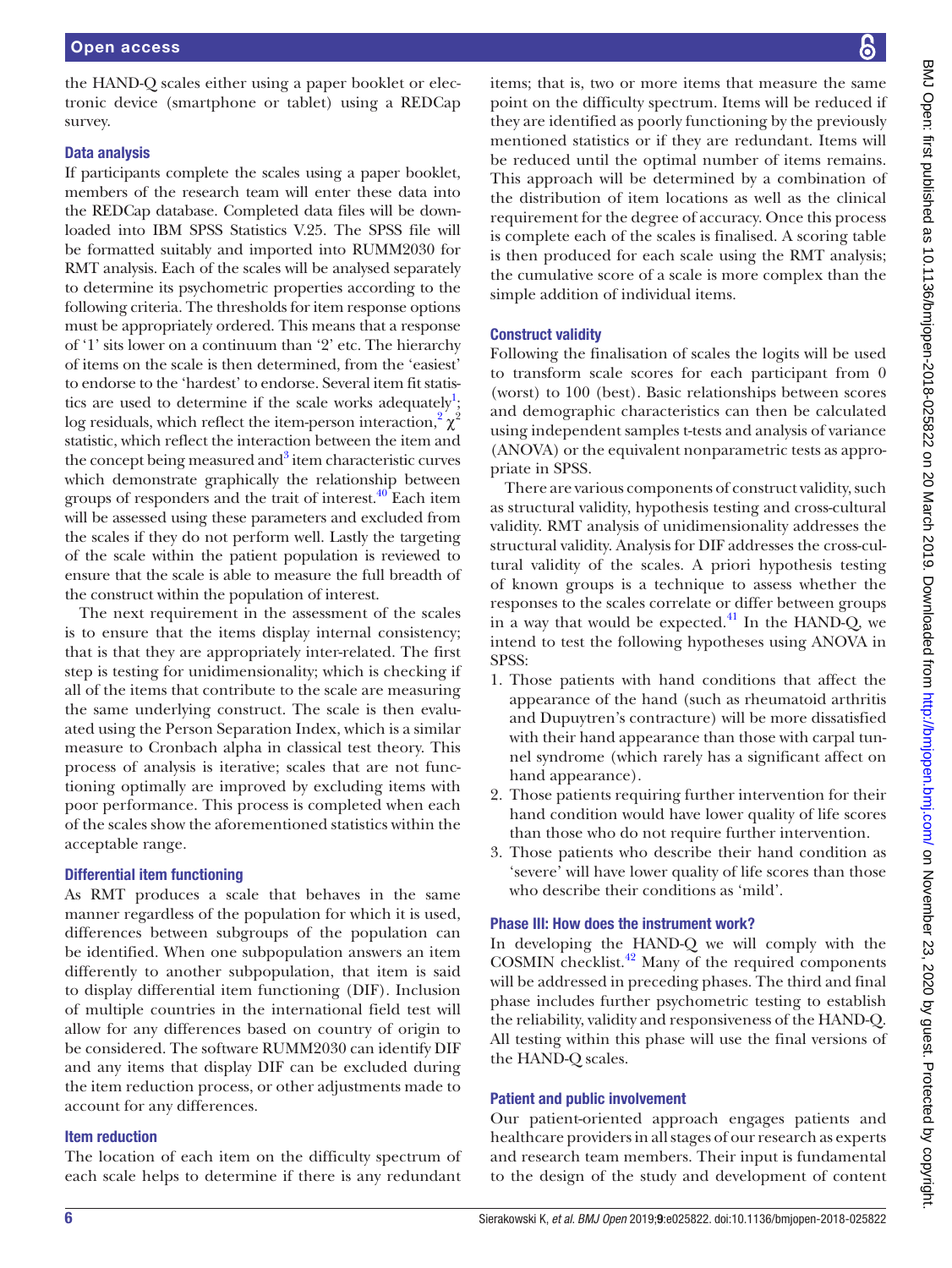for HAND-Q scales. All participants in the initial qualitative interviews will be invited to continue to collaborate in our study by taking part in cognitive interviews where they can provide feedback on our findings and help to refine the final set of scales. We will disseminate updates on the HAND-Q development to the patient community and healthcare providers via local health newsletters with links and information about presentations and publications.

## Ethics

6

Ethics board approval will be obtained prior to the study commencing at a collaborating site. Participants will provide written or oral consent prior to participating. As participants will be asked to discuss their experiences, they could potentially experience some distress. Participants will be advised that should this occur that the interviewer can put them in touch with an appropriate skilled clinician. Participants will be assured that any personal information will be kept confidential. In the qualitative phase all identifying information will be removed during the process of transcription. Any personal information required for follow-up of individual participants will be kept secure and confidential following institution rules for data storage.

#### **Dissemination**

To ensure wide uptake of the HAND-Q, once developed it will be made available free of charge for non-commercial use. Our team will actively promote the HAND-Q at local, national and international conferences. We will publish findings for the HAND-Q in journals known to be valued and read by our target audiences. This study has no intention to directly compare outcomes from different centres. Any published work or public presentations resulting from this study will not identify specific centres. Collaborations with multiple sites internationally is hoped to increase the application of the HAND-Q in the future. The individual scored HAND-Q data from phase II and phase III will be returned to the providing sites for their own use.

#### Author affiliations

<sup>1</sup>College of Medicine and Public Health, Flinders University, Adelaide, Australia <sup>2</sup>Department of Plastic & Reconstructive Surgery, Flinders Medical Centre, Bedford Park, South Australia, Australia

<sup>3</sup>Department of Plastic & Reconstructive Surgery, Brigham and Women's Hospital Biomedical Research Institute, Boston, Massachusetts, USA

4 Modus Outcomes, Letchworth Garden City, UK

5 Department of Orthopaedic Surgery, Flinders Medical Centre, Bedford Park, South Australia, Australia

6 Department of Pediatrics, McMaster University, Hamilton, Ontario, Canada <sup>7</sup> Division of Plastic Surgery, Dalhousie University, Saint John, New Brunswick, Canada

Acknowledgements The authors acknowledge our partners in hand care centres around the world for participating in data collection in various phases of the study.

Contributors KS prepared the manuscript with the oversight of NRD, GIB, PAG, DL and AK. AK, ALP and SJC developed the methodology used for the development of the HAND-Q and guided the content of the protocol. All authors reviewed the protocol manuscript and gave valuable feedback to the paper.

Funding This work has received funding from the Australasian Foundation for Plastic Surgery Plastic & Reconstructive Surgery (PRS) Research Scholarship and the Royal Australasian College of Surgeons, Foundation for Surgery Small Project Grant. The authors have no financial interest to declare in relation to the content of this article. The article processing charge was paid from the PRS Research Scholarship.

Competing interests None declared.

Patient consent for publication Not required.

Ethics approval This international study is coordinated from Flinders University where the Southern Adelaide Clinical Human Research Ethics Committee has approved phase I and II.

Provenance and peer review Not commissioned; externally peer reviewed.

Open access This is an open access article distributed in accordance with the Creative Commons Attribution Non Commercial (CC BY-NC 4.0) license, which permits others to distribute, remix, adapt, build upon this work non-commercially, and license their derivative works on different terms, provided the original work is properly cited, appropriate credit is given, any changes made indicated, and the use is non-commercial. See: [http://creativecommons.org/licenses/by-nc/4.0/.](http://creativecommons.org/licenses/by-nc/4.0/)

#### **REFERENCES**

- <span id="page-6-0"></span>1. Porter ME. What is value in health care?. *[N Engl J Med](http://dx.doi.org/10.1056/NEJMp1011024)* 2010;363:2477–81.
- <span id="page-6-12"></span>2. Coronini-Cronberg S, Appleby J, Thompson J. Application of patient-reported outcome measures (PROMs) data to estimate cost-effectiveness of hernia surgery in England. *[J R Soc Med](http://dx.doi.org/10.1177/0141076813489679)* 2013;106:278–87.
- <span id="page-6-1"></span>3. U.S. Department of Health and Human Services Food and Drug Administration. *Guidance for Industry: Patient-Reported Outcome Measures: Use in Medical Product Development to Support Labeling Claims*, 2009:65132–3.
- <span id="page-6-10"></span>4. Aaronson N, Alonso J, Burnam A, Lohr KN, *et al*. Assessing health status and quality-of-life instruments: attributes and review criteria. *[Qual Life Res](http://dx.doi.org/10.1023/A:1015291021312)* 2002;11:193–205.
- <span id="page-6-2"></span>5. Wong Riff KW, Tsangaris E, Goodacre T, *et al*. International multiphase mixed methods study protocol to develop a crosscultural patient-reported outcome instrument for children and young adults with cleft lip and/or palate (CLEFT-Q). *[BMJ Open](http://dx.doi.org/10.1136/bmjopen-2016-015467)* 2017;7:e015467.
- <span id="page-6-11"></span>6. Mokkink LB, Terwee CB, Patrick DL, *et al*. The COSMIN checklist for assessing the methodological quality of studies on measurement properties of health status measurement instruments: an international Delphi study. *[Qual Life Res](http://dx.doi.org/10.1007/s11136-010-9606-8)* 2010;19:539–49.
- 7. Leblanc MR, Lalonde J, Lalonde DH. A detailed cost and efficiency analysis of performing carpal tunnel surgery in the main operating room versus the ambulatory setting in Canada. *[Hand](http://dx.doi.org/10.1007/s11552-007-9043-5)* 2007;2:173–8.
- 8. Thoma A, Strumas N, Rockwell G, *et al*. The use of costeffectiveness analysis in plastic surgery clinical research. *[Clin Plast](http://dx.doi.org/10.1016/j.cps.2007.10.012)  [Surg](http://dx.doi.org/10.1016/j.cps.2007.10.012)* 2008;35:285–96.
- <span id="page-6-3"></span>9. Lalonde DH. Wide-awake flexor tendon repair. *[Plast Reconstr Surg](http://dx.doi.org/10.1097/PRS.0b013e318195664c)* 2009;123:623–5.
- <span id="page-6-4"></span>10. Van Demark RE, Smith VJS, Fiegen A. Lean and Green Hand Surgery. *[J Hand Surg Am](http://dx.doi.org/10.1016/j.jhsa.2017.11.007)* 2018;43:179–81.
- 11. Rhee PC, Fischer MM, Rhee LS, *et al*. Cost Savings and Patient Experiences of a Clinic-Based, Wide-Awake Hand Surgery Program at a Military Medical Center: A Critical Analysis of the First 100 Procedures. *[J Hand Surg Am](http://dx.doi.org/10.1016/j.jhsa.2016.11.019)* 2017;42.
- <span id="page-6-5"></span>12. Cano SJ, Browne JP, Lamping DL, *et al*. The Patient Outcomes of Surgery-Hand/Arm (POS-Hand/Arm): a new patient-based outcome measure. *[J Hand Surg Br](http://dx.doi.org/10.1016/J.JHSB.2004.06.002)* 2004;29:477–85.
- <span id="page-6-6"></span>13. Macey AC, Burke FD, Abbott K, *et al*. Outcomes of Hand Surgery. *[J](http://dx.doi.org/10.1016/S0266-7681(95)80059-X)  [Hand Surg Am](http://dx.doi.org/10.1016/S0266-7681(95)80059-X)* 1995;20:841–55.
- <span id="page-6-7"></span>14. Hudak PL, Amadio PC, Bombardier C. Development of an upper extremity outcome measure: the DASH (disabilities of the arm, shoulder and hand) [corrected]. The Upper Extremity Collaborative Group (UECG). *[Am J Ind Med](http://dx.doi.org/10.1002/(SICI)1097-0274(199606)29:6<602::AID-AJIM4>3.0.CO;2-L)* 1996;29:602–8.
- <span id="page-6-8"></span>15. Chung KC, Pillsbury MS, Walters MR, *et al*. Reliability and validity testing of the michigan hand outcomes questionnaire. *[J Hand Surg](http://dx.doi.org/10.1016/S0363-5023(98)80042-7)  [Am](http://dx.doi.org/10.1016/S0363-5023(98)80042-7)* 1998;23:575–87.
- <span id="page-6-9"></span>16. Roh YH, Yang BK, Noh JH, *et al*. Cross-cultural adaptation and validation of the Korean version of the Michigan hand questionnaire. *[J Hand Surg Am](http://dx.doi.org/10.1016/j.jhsa.2011.06.006)* 2011;36:1497–503.
- 17. Öksüz Ç, Akel BS, Oskay D, *et al*. Cross-cultural adaptation, validation, and reliability process of the Michigan Hand Outcomes